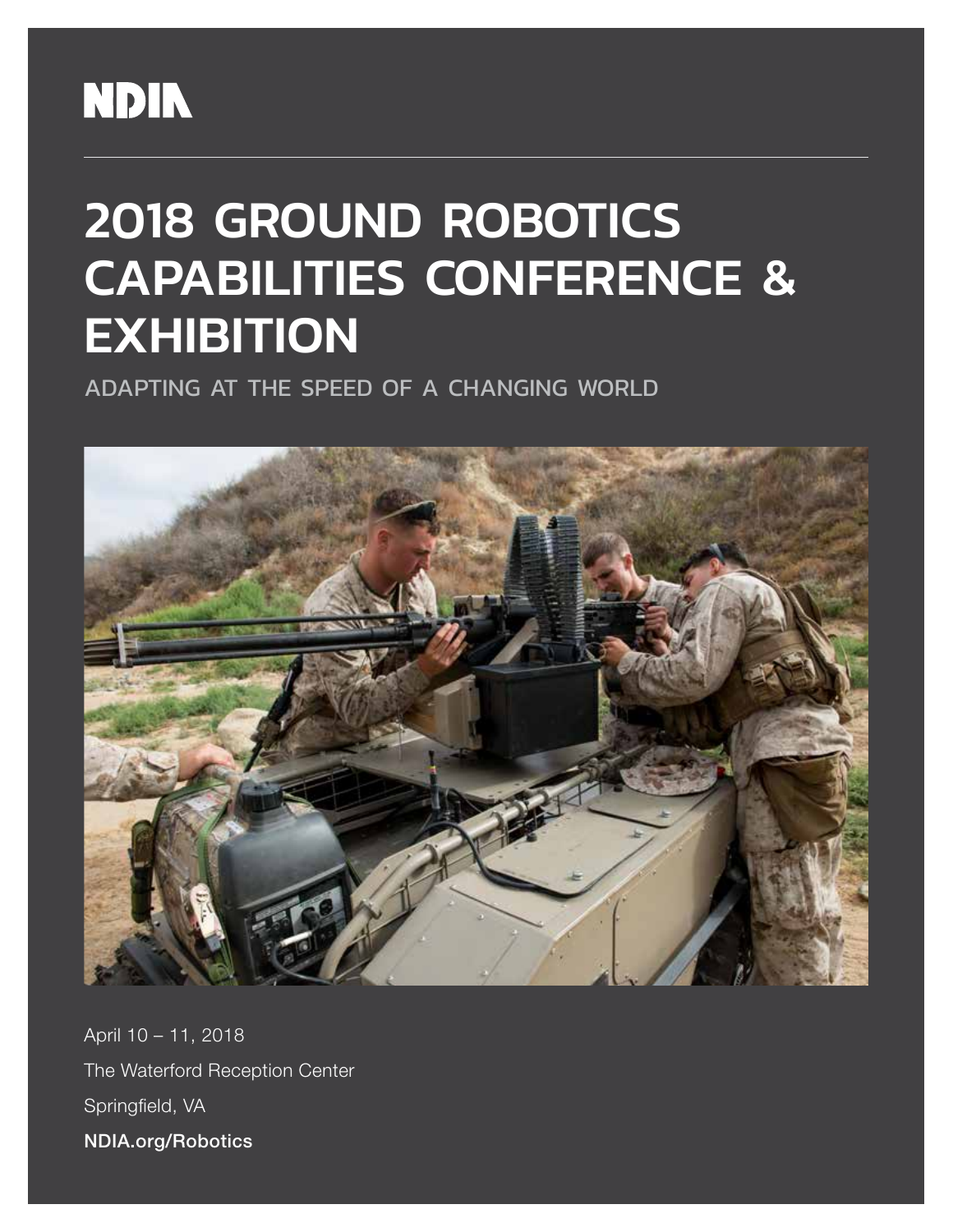## TABLE OF **CONTENTS**

| <b>WHO WE ARE</b>             | 2  |
|-------------------------------|----|
| <b>SCHEDULE AT A GLANCE</b>   | 3  |
| <b>EVENT INFORMATION</b>      | 3  |
| <b>AGENDA</b>                 | 4  |
| <b>EXHIBITOR LISTING</b>      | 9  |
| <b>EXHIBITOR DESCRIPTIONS</b> | 10 |
| <b>THANK YOU SPONSORS</b>     | 11 |
| <b>EXHIBIT FLOOR PLAN</b>     | 12 |
| <b>NOTES</b>                  | 13 |



## **NDIN**

#### WHO WE ARE

The National Defense Industrial Association is the trusted leader in defense and national security associations. As a 501(c)(3) corporate and individual membership association, NDIA engages thoughtful and innovative leaders to exchange ideas, information, and capabilities that lead to the development of the best policies, practices, products, and technologies to ensure the safety and security of our nation. NDIA's membership embodies the full spectrum of corporate, government, academic, and individual stakeholders who form a vigorous, responsive, and collaborative community in support of defense and national security. For more information, visit NDIA.org



#### DIVISION LEADERSHIP

Jorgen Pedersen Division Chair

Matt Dooley Vice Chair

## ROBOTICS DIVISION

#### WHO WE ARE

The Robotics Division focuses on security-related robotics technology. The group covers development, acquisition, application, integration and sustainment of unmanned ground systems to improve war fighters' capabilities and survivability — with an emphasis on underlying technologies that will yield integrated, interoperable unmanned systems to meet present and future operational requirements.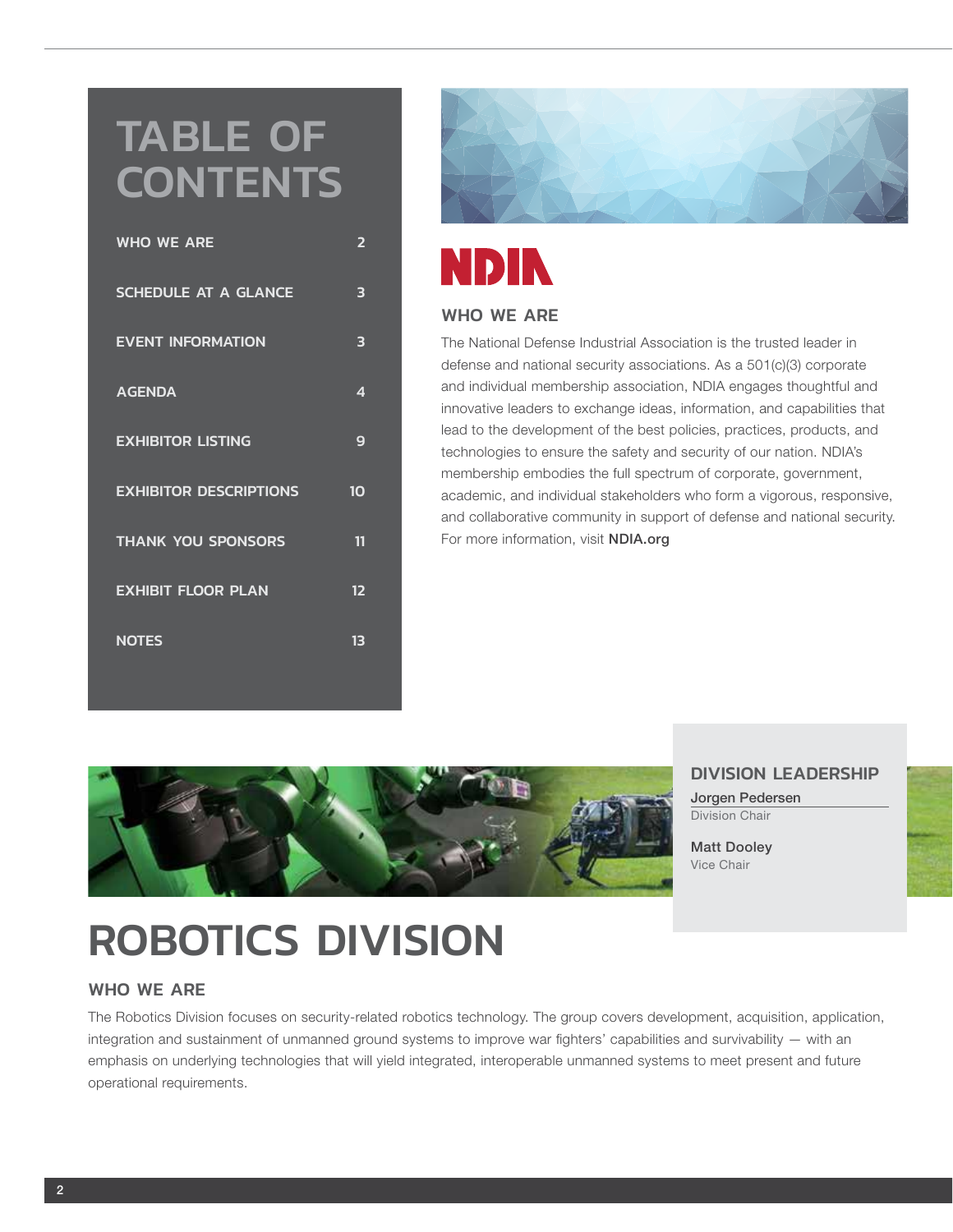## **SCHEDULE AT A GLANCE**

#### **MONDAY, APRIL 9**

Registration Grand Foyer 12:00 – 5:00 pm

#### **TUESDAY, APRIL 10**

Registration Grand Foyer 7:00 am – 6:00 pm

#### Networking Breakfast

Miller Ballroom 7:00 am – 8:00 am

#### General Session Singleton Ballroom 8:00 am – 5:00 pm

Exhibit Hall Open Sternberg/Hazel Ballroom 9:30 am – 6:00 pm

Lunch Sternberg/Hazel and Miller Ballrooms 12:35 – 1:35 pm

Networking Reception in the Exhibit Hall Sternberg/Hazel Ballroom 5:00 – 6:00 pm

#### **WEDNESDAY, APRIL 11**

Registration Grand Foyer 7:00 am – 2:45 pm Networking Breakfast Miller Ballroom 7:00 am – 8:00 am

NDI

General Session Singleton Ballroom 8:00 am – 2:45 pm

Exhibit Hall Open Sternberg/Hazel Ballroom 9:00 am – 1:00 pm

Lunch Sternberg/Hazel and Miller Ballrooms 11:25 am – 12:10 pm

## EVENT INFORMATION

| <b>LOCATION</b>                     | The Waterford Reception Center<br>6715 Commerce Street<br>Springfield, VA 22150                            |
|-------------------------------------|------------------------------------------------------------------------------------------------------------|
| <b>EVENT WEBSITE</b>                | NDIA.org/Robotics                                                                                          |
| <b>EVENT CONTACT</b>                | Trish Wildt, CMP<br>Associate Director of Meetings<br>twildt@ndia.org                                      |
| <b>PLANNING</b><br><b>COMMITTEE</b> | Dan Deguire<br><b>Matt Dooley</b><br><b>Thomas Gonzalez</b><br><b>Jesse Hurdus</b><br><b>Robert Mawson</b> |

Jorgen Pedersen Kevin Ryan Bill Thomasmeyer Patrick Weldon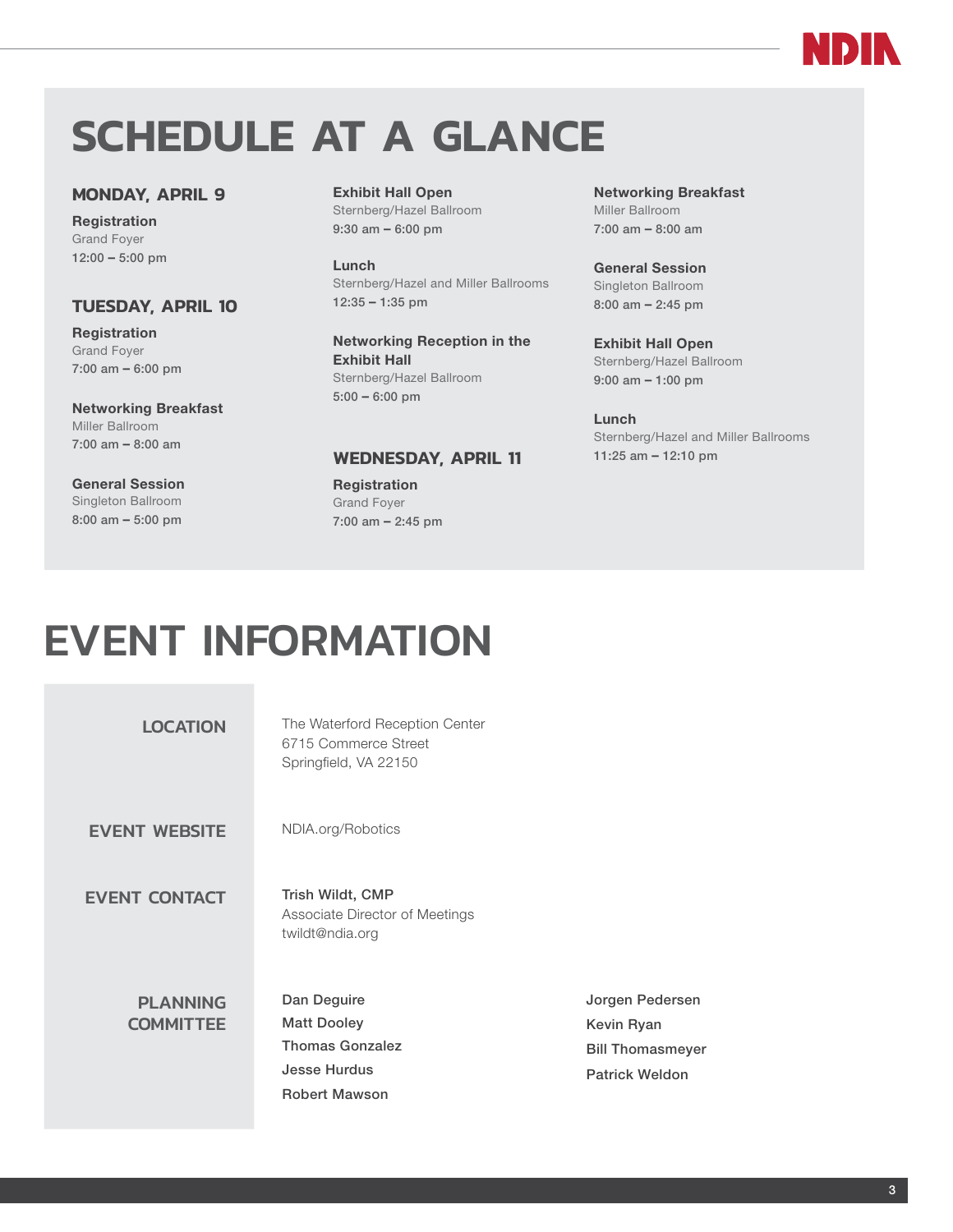| <b>EVENT THEME</b>                           | Adapting at the Speed of a Changing World                                                                                                                                                                                                                                                                                                                                                                                                                                                                                                                                                                                                                                                                                                                                                                                                                     |
|----------------------------------------------|---------------------------------------------------------------------------------------------------------------------------------------------------------------------------------------------------------------------------------------------------------------------------------------------------------------------------------------------------------------------------------------------------------------------------------------------------------------------------------------------------------------------------------------------------------------------------------------------------------------------------------------------------------------------------------------------------------------------------------------------------------------------------------------------------------------------------------------------------------------|
| <b>ATTIRE</b>                                | Appropriate Dress for the conference is business for civilians and Class A uniform or<br>uniform of the day for military personal.                                                                                                                                                                                                                                                                                                                                                                                                                                                                                                                                                                                                                                                                                                                            |
| <b>SURVEY AND</b><br><b>PARTICIPANT LIST</b> | A survey and participant list will be sent to attendees at the conclusion of the<br>conference.                                                                                                                                                                                                                                                                                                                                                                                                                                                                                                                                                                                                                                                                                                                                                               |
| <b>HARASSMENT</b><br><b>STATEMENT</b>        | NDIA is committed to providing a professional environment free from physical,<br>psychological and verbal harassment. NDIA will not tolerate harassment of any kind,<br>including but not limited to harassment based on ethnicity, religion, disability, physical<br>appearance, gender, or sexual orientation. This policy applies to all participants and<br>attendees at NDIA conferences, meetings and events. Harassment includes offensive<br>gestures and verbal comments, deliberate intimidation, stalking, following, inappropriate<br>photography and recording, sustained disruption of talks or other events, inappropriate<br>physical contact, and unwelcome attention. Participants requested to cease harassing<br>behavior are expected to comply immediately, and failure will serve as grounds for<br>revoking access to the NDIA event. |

## AGENDA

### MONDAY, APRIL 9

12:00 – 5:00 pm REGISTRATION GRAND FOYER

### TUESDAY, APRIL 10

7:00 am – 6:00 pm REGISTRATION

GRAND FOYER

7:00 - 8:00 am **NETWORKING BREAKFAST** MILLER BALLROOM

8:00 – 8:15 am WELCOME AND INTRODUCTIONS SINGLETON BALLROOM

> Jorgen Pedersen Chair, Robotics Division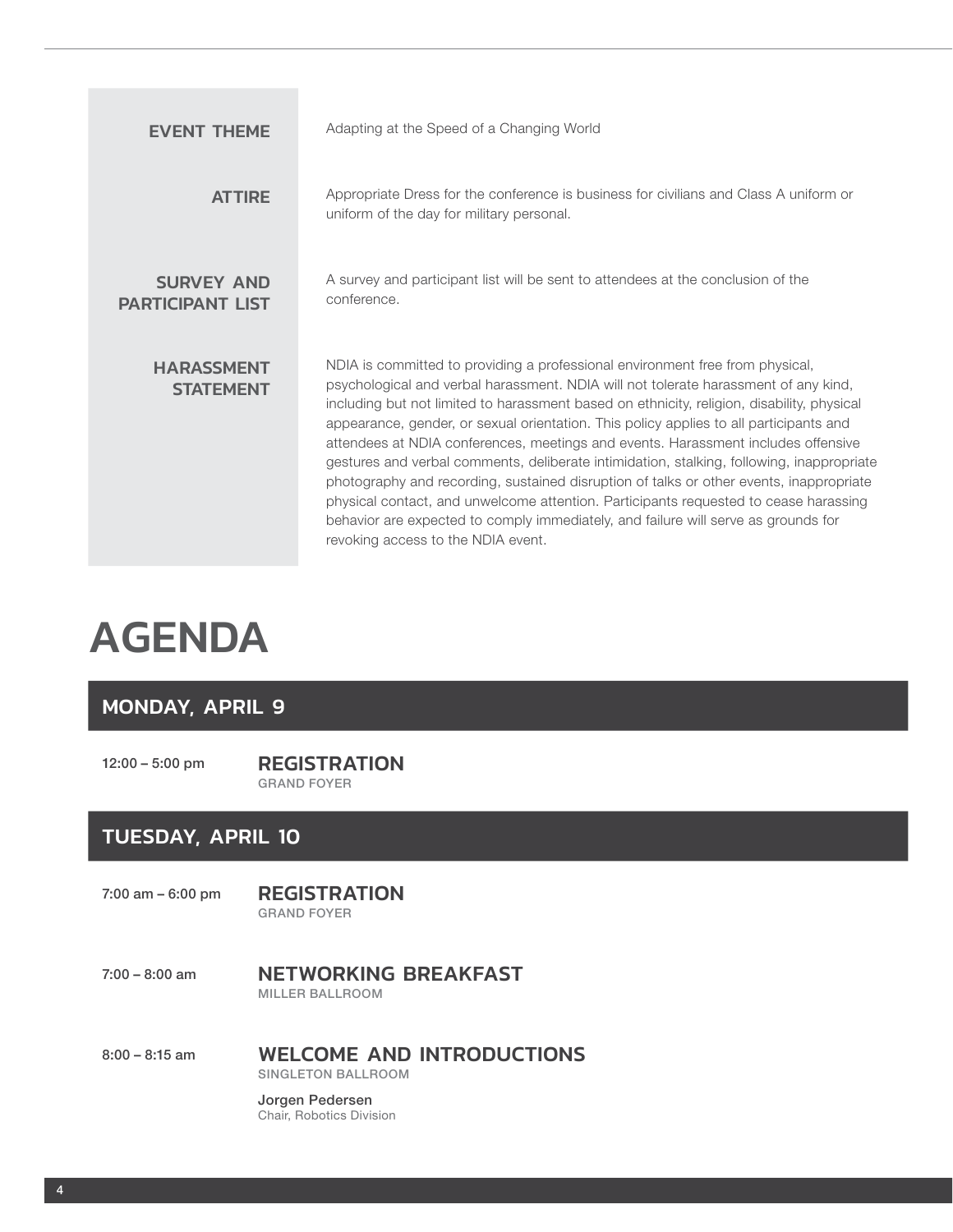#### 8:15 – 8:55 am **KEYNOTE ADDRESS**

SINGLETON BALLROOM

#### Jose Gonzalez

Deputy Assistant Secretary of Defense, Office of the Under Secretary of Defense for Acquisition,Technology and Logistics

## 8:55 – 9:35 am **TPO MRAS**

SINGLETON BALLROOM

#### Don Sando

Deputy to the Commanding General, Maneuver Center of Excellence, Fort Benning

## 9:35 – 10:05 am NETWORKING BREAK IN THE EXHIBIT HALL

STERNBERG/HAZEL BALLROOM

## 10:05 – 10:45 am OPERATIONAL LEVELS OF AUTONOMOUS SYSTEMS

SINGLETON BALLROOM

Matt Dooley

Principal Consultant, Robotics and Autonomous Systems, JHNA, Inc.

#### 10:45 am – 12:05 pm PANEL—UGV-UAV TEAMING

SINGLETON BALLROOM

MAJ Mike Dvorak, USA Army Capabilities Integration Center *Moderator*

Errol Farr Director, Business Development, AeroVironment, Inc.

#### Robert Mawson

Senior Business Development Manager, QinetiQ North America

Al Rebara Director, Ground Robotics, Roboteam Inc. LtCol Kevin Reilly, USMC Marine Corps Warfighting Laboratory

Mack Traynor President and CEO, ReconRobotics, Inc.

David Viens Senior Business Development Executive, Endeavor Robotics

12:05 – 12:35 pm AWARDS CEREMONY

SINGLETON BALLROOM

#### Tom Gonzalez

Senior Vice President of Corporate Development, Stratom, Inc.

Presentation of Robotics Innovator Award and 2018 Robotics Champion

12:35 – 1:35 pm **NETWORKING LUNCH** STERNBERG/HAZEL AND MILLER BALLROOMS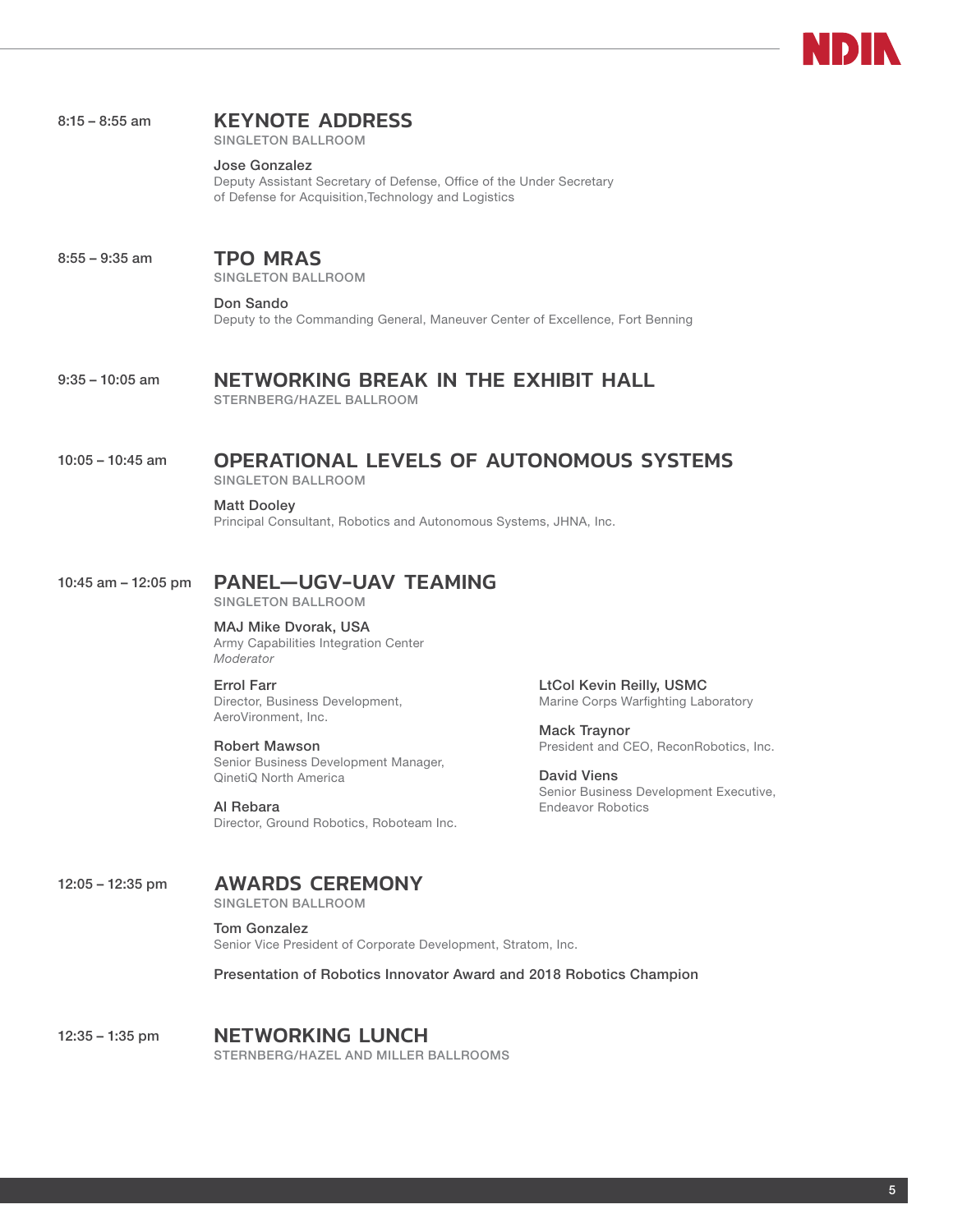| $1:35 - 2:15$ pm | <b>DEFENSE MOBILITY ENTERPRISE</b><br><b>SINGLETON BALLROOM</b>                                                   |
|------------------|-------------------------------------------------------------------------------------------------------------------|
|                  | <b>Tony Melita</b><br>Executive Director, National Advanced Mobility Consortium                                   |
| $2:15 - 2:55$ pm | <b>ACCELERATING ACQUISITION (SECTION 809)</b><br><b>SINGLETON BALLROOM</b>                                        |
|                  | <b>Darryl Scott</b><br>Corporate Vice President, Contracts and Pricing, The Boeing Company                        |
| $2:55 - 3:25$ pm | <b>NETWORKING BREAK IN THE EXHIBIT HALL</b><br>STERNBERG/HAZEL BALLROOM                                           |
| $3:25 - 4:05$ pm | <b>TARDEC ROBOTICS</b><br><b>SINGLETON BALLROOM</b>                                                               |
|                  | <b>Kevin Mills</b><br>Associate Director, U.S. Army Tank Automotive Research, Development, and Engineering Center |
| $4:05 - 4:45$ pm | <b>PM FP ROBOTICS PORTFOLIO</b><br><b>SINGLETON BALLROOM</b>                                                      |
|                  | <b>Bryan McVeigh</b><br>Project Manager, PM Force Protection                                                      |
| $4:45 - 5:00$ pm | <b>CLOSING REMARKS</b><br><b>SINGLETON BALLROOM</b>                                                               |
|                  | Jorgen Pedersen<br><b>Chair. Robotics Division</b>                                                                |
| $5:00 - 6:00$ pm | NETWORKING RECEPTION IN THE EXHIBIT HALL<br>STERNBERG/HAZEL BALLROOM                                              |

Light hors d'oeuvres will be served with a cash bar.



## REGISTER NOW

## 33RD ANNUAL NATIONAL TEST & EVALUATION CONFERENCE

May 15 – 17, 2018 Holiday Inn Solomons Solomons, MD NDIA.org/TANDE18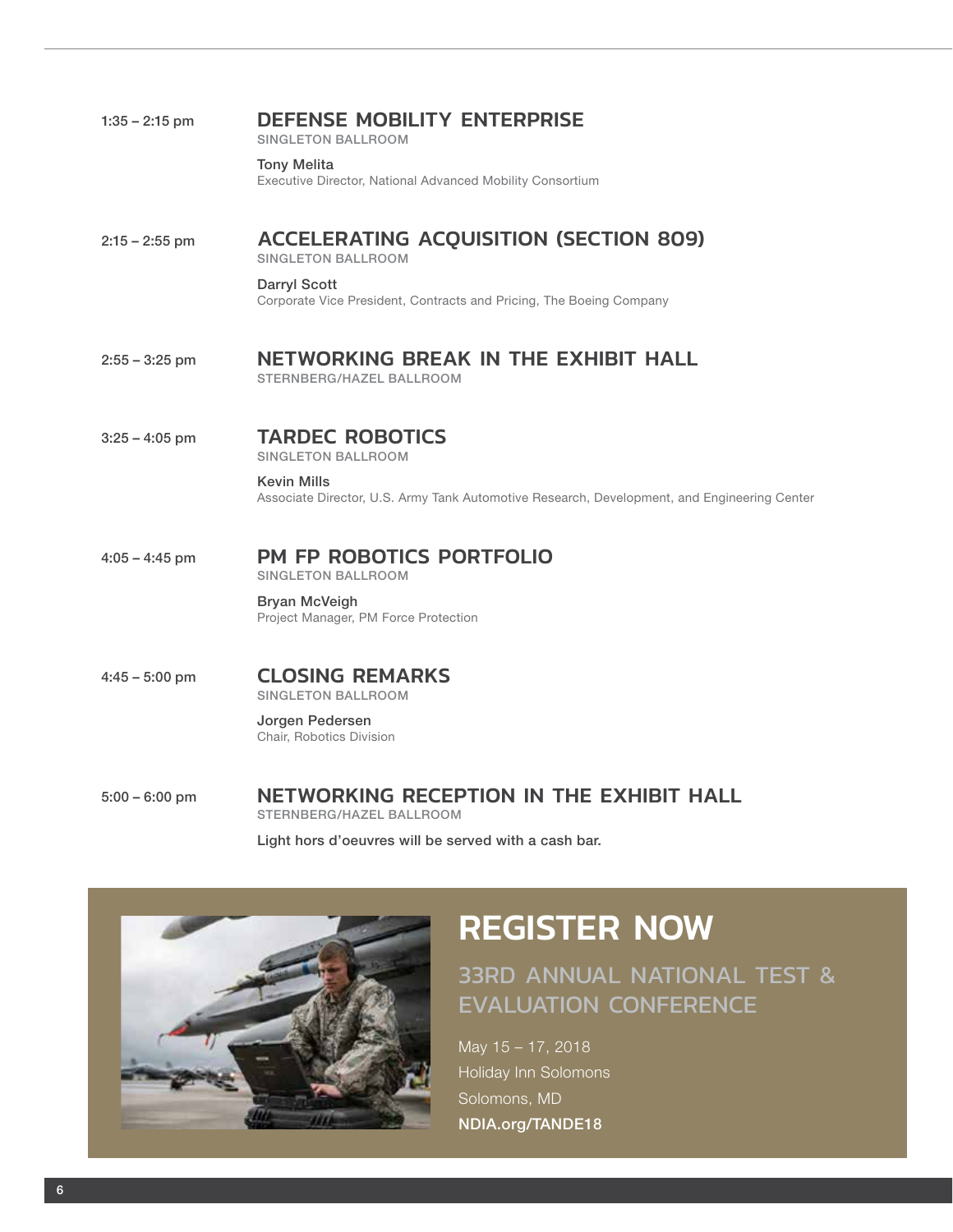

### WEDNESDAY, APRIL 11

| $7:00$ am $-2:45$ pm | <b>REGISTRATION</b> |  |
|----------------------|---------------------|--|
|                      | <b>GRAND FOYER</b>  |  |

7:00 – 8:00 am NETWORKING BREAKFAST MILLER BALLROOM

#### 8:00 – 8:05 am INTRODUCTIONS SINGLETON BALLROOM

Jorgen Pedersen Chair, Robotics Division

8:05 – 8:45 am **ARMY RAS** SINGLETON BALLROOM

> MG John George, USA Director, Force Development, U.S. Army

### 8:45 – 9:25 am **DIUX STRATEGY AND UPDATE**

SINGLETON BALLROOM

#### Orin Hoffman Autonomy and Robotics, DIUx

9:25 – 9:55 am NETWORKING BREAK IN THE EXHIBIT HALL STERNBERG/HAZEL BALLROOM

#### 9:55 – 10:40 am UNMANNED SYSTEMS SAFETY PRECEPTS

SINGLETON BALLROOM

#### Jeffrey Fornoff

Electronics Engineer, U.S. Army ARDEC

#### Michael Demmick

Executive Secretary, Joint Weapon Safety Working Group (JWSWG), & Weapon System Explosives Safety Review Board (WSESRB) SME for Large Caliber Ammunition & Large Caliber Guns

### 10:40 - 11:25 am USAF GROUND ROBOTICS

SINGLETON BALLROOM

#### Dr. Bobby Diltz

U.S. Air Force Civil Engineer Center

#### 11:25 am - 12:10 pm NETWORKING LUNCH

STERNBERG/HAZEL AND MILLER BALLROOMS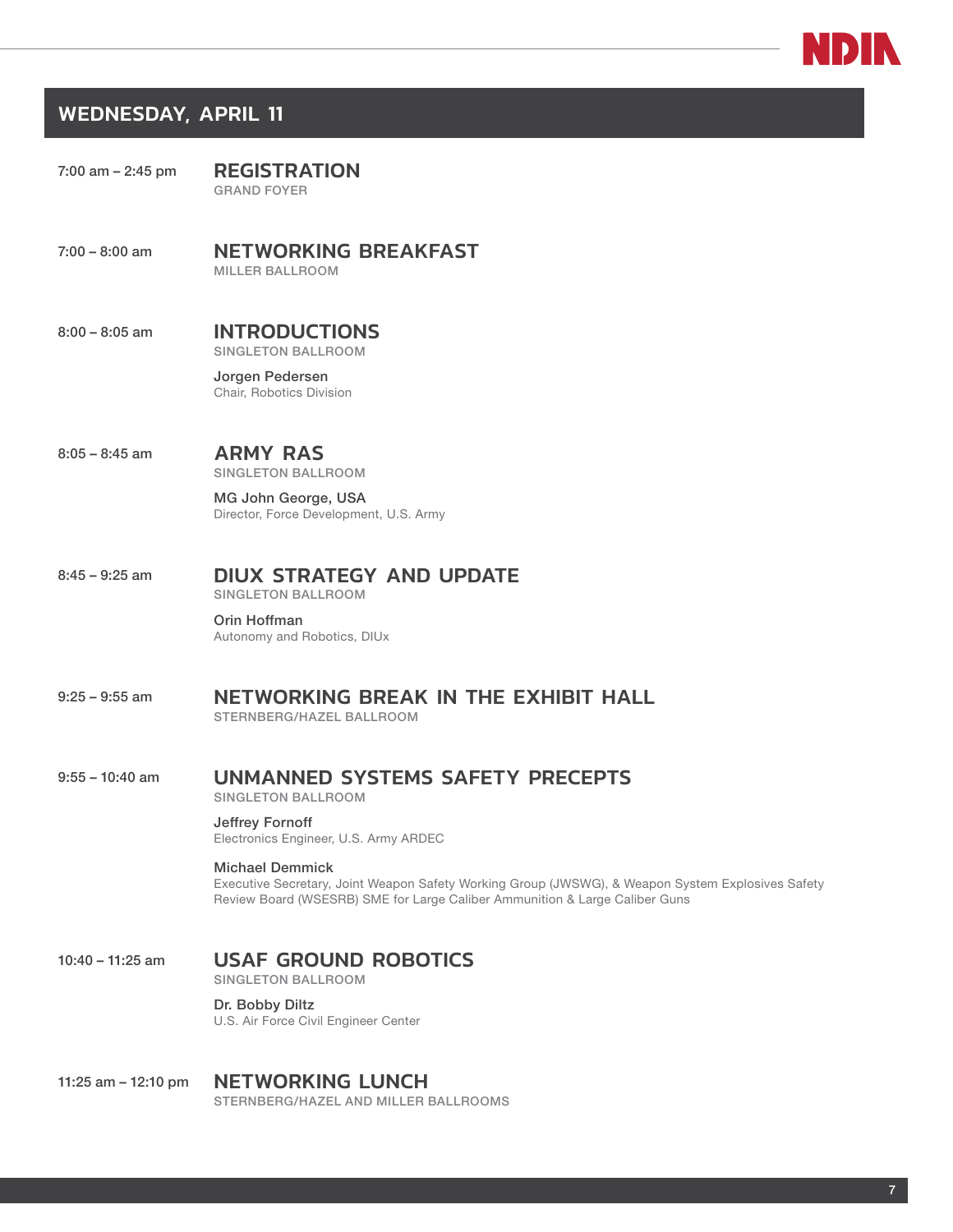### 12:10 - 1:50 pm PANEL-PROTOTYPING

SINGLETON BALLROOM

Bill Thomasmeyer Consultant, National Advanced Mobility Consortium (NAMC) *Moderator*

LTC Cory Berg, USA Project Manager, Force Projection

LTC Stuarty Hatfield, USA Branch Chief, Soldier Systems and Unmanned Ground U.S. Army Systems FDD, Army G-8

Jered Leo Attorney, Business Law, Picatinny Legal Office

Patrick McGrath Chief, Material System Division, U.S. Army Training and Doctrine Command (TRADOC), Capability Manager, EOD

Patrick McKinney Department of the Army Systems Coordinator (DASC),

### 1:50 – 2:35 pm RUSSIAN MILITARY UNMANNED GROUND VEHICLES DEVELOPMENT

SINGLETON BALLROOM

Sam Bendett Research Analyst, CNA Corporation, Russia Studies Program

### 2:35 – 2:45 pm CLOSING REMARKS

SINGLETON BALLROOM

Jorgen Pedersen Chair, Robotics Division

2:45 pm **CONFERENCE AJOURNS** SINGLETON BALLROOM

The NDIA has a policy of strict compliance with federal and state antitrust laws. The antitrust laws prohibit competitors from engaging in actions that could result in an unreasonable restraint of trade. Consequently, NDIA members must avoid discussing certain topics when they are together at formal association membership, board, committee, and other meetings and in informal contacts with other industry members: prices, fees, rates, profit margins, or other terms or conditions of sale (including allowances, credit terms, and warranties); allocation of markets or customers or division of territories; or refusals to deal with or boycotts of suppliers, customers or other third parties, or topics that may lead participants not to deal with a particular supplier, customer or third party.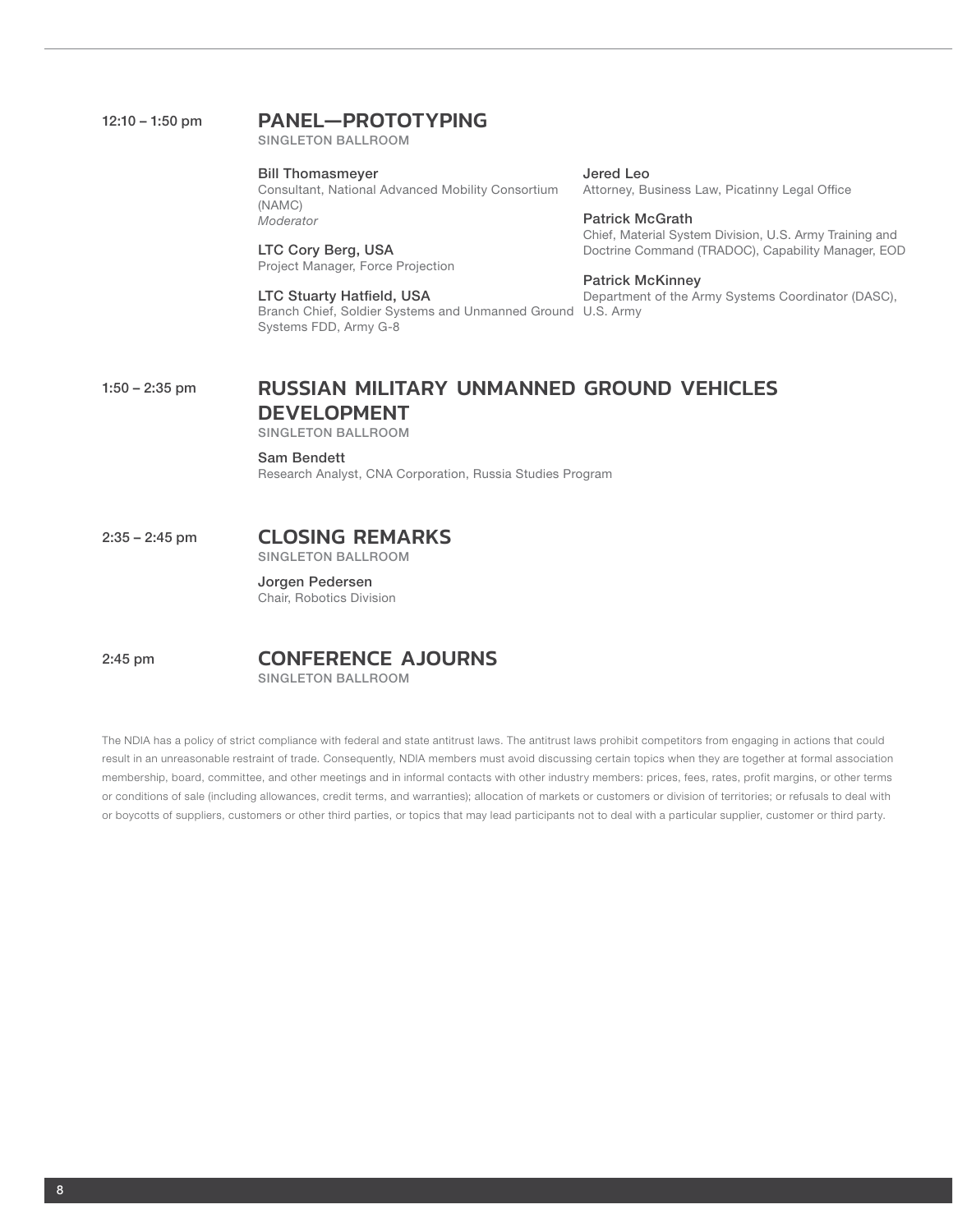

## EXHIBIT DISPLAY HOURS

#### TUESDAY, APRIL 10 STERNBERG/HAZEL BALLROOM

9:30 am – 6:00 pm **EXHIBIT HALL OPEN** 

## **EXHIBITORS**

### ENDEAVOR ROBOTICS 301

Based in Chelmsford, Mass., Endeavor Robotics is the world's largest supplier of tactical unmanned ground vehicles, delivering more than 6,500 robots to customers in over 40 countries. Every day Endeavor products operate in areas of conflict, assist law enforcement agencies, and respond to natural disasters to protect lives. Endeavor Robotics is 100% based in the United States, including R&D, manufacturing, staffing and ownership.

## GHOST ROBOTICS 105

Robots That Feel the World® Ghost Robotics™ is revolutionizing legged robotics and the market for autonomous unmanned ground vehicles (Q-UGVs) used in unstructured terrain and harsh environments. Our Q-UGVs are unstoppable. Beyond all terrain operation, a core design principle for our legged robots is size-scalability, and reduced mechanical complexity with total software (SDK) control when compared to other legged and traditional wheeled and tracked UGVs on the market.

## HARRIS CORPORATION 308

Harris Corporation is a leading technology innovator, solving customers' toughest mission-critical challenges by providing solutions that connect, inform and protect. Harris supports government and commercial customers around the world. Learn more at harris.com.

#### WEDNESDAY, APRIL 11 STERNBERG/HAZEL BALLROOM)

9:00 am - 1:00 pm **EXHIBIT HALL OPEN** 

## JHU APPLIED PHYSICS LABORATORY 101

### MED-ENG 100

Med-Eng provides Explosive Ordnance Disposal (EOD) suits, tools and robots, as well as Blast Attenuation Seats, and Thermal Management systems for Crew Survivability. All branches of the U.S. military trust Med-Eng Bomb Suits for protection against explosives, including Improvised Explosive Devices (IEDs). Med-Eng is a brand of The Safariland Group.

## NATIONAL ROBOTICS ENGINEERING CENTER 302

NREC is home to the world's leading robotics experts. Our programs place NREC at the forefront in unmanned ground vehicle design, autonomy, sensing and perception, machine learning, machine vision, autonomous navigation, humanoid, manipulation, operator assistance, robotic safety as well as testing and validation. Stop by our booth to know more.

## OPENJAUS, LLC 103

OpenJAUS is a leading JAUS interoperability and integration company that provides beautiful, easy to implement JAUS Products and consulting packages. Established in 2010, OpenJAUS has been a leader in the adoption of the JAUS and IOP standards in the industry. OpenJAUS is dedicated to providing the most complete and robust middleware solutions for RAS-G Interoperability Profiles (IOP), JAUS and AEODRS programs of record.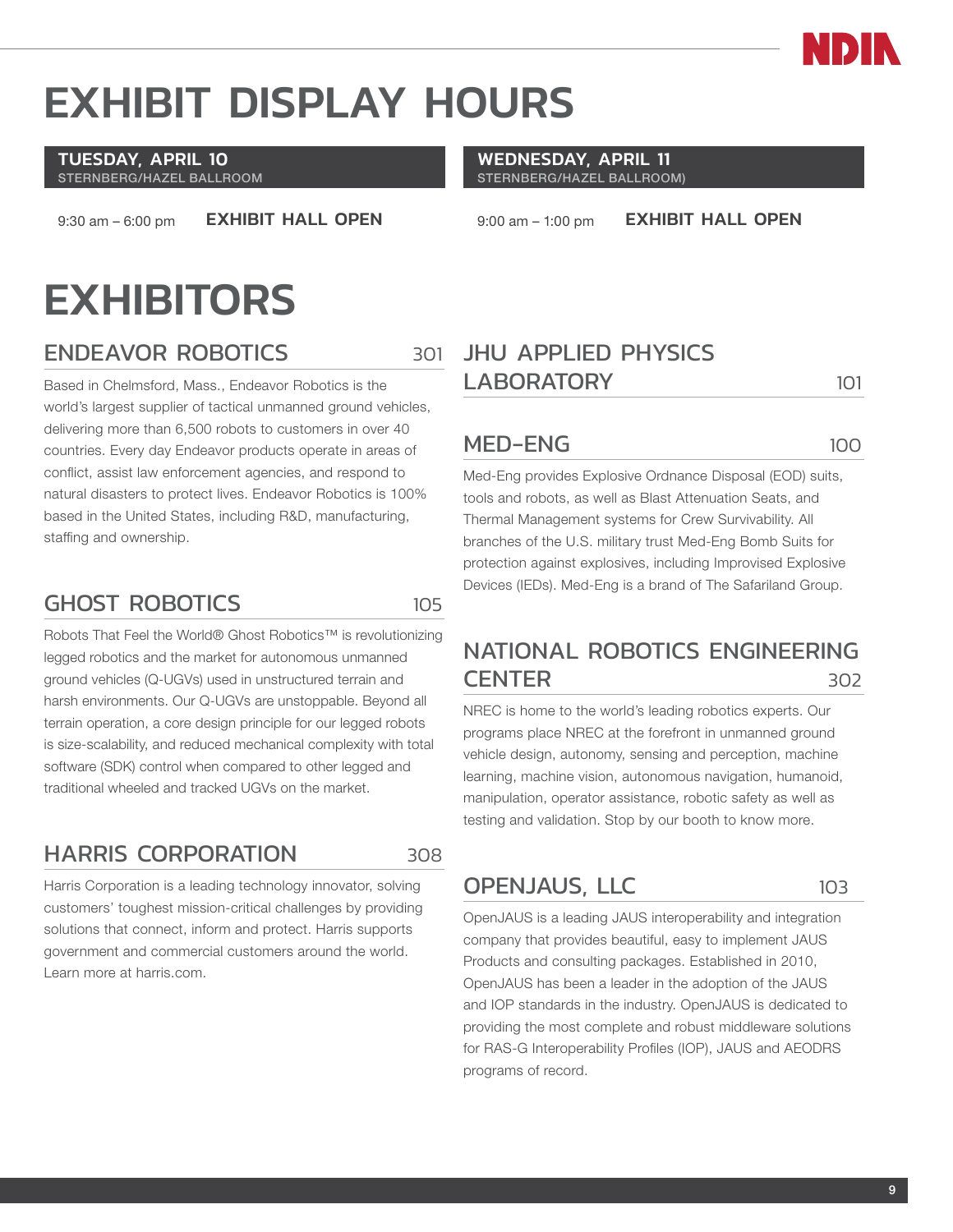### QINETIQ NORTH AMERICA 102

QinetiQ North America delivers world-class technology and revolutionary products to defense, security, and commercial markets worldwide. Our offerings range from survivability and unmanned systems to power, controls, sensors and transportation solutions. Customers rely on our products to increase readiness, improve mission effectiveness, streamline operations, increase situational awareness and enhance security. QinetiQ North America is part of QinetiQ Group PLC (QQ: LSE), one of the world's leading defense and security technology companies.

### RE2 ROBOTICS 201

RE2 Robotics develops mobile robotic technologies that enable robot users to remotely interact with their world from a safe distance -- whether on the ground, in the air, or underwater. RE2 creates interoperable robotic manipulator arms with human-like performance, intuitive human robot interfaces, and advanced autonomy software for mobile robotics.

### RECONROBOTICS, INC. 306

ReconRobotics is the world leader in tactical micro-robot and personal sensor systems. Worldwide, over 5,000 of the company's robots have been deployed to the U.S. military and international friendly forces, federal, state and local law enforcement agencies, bomb squads and fire/rescue teams. The Recon Scout® and Throwbot® devices are used daily to protect their personnel, minimize collateral damage, and gain immediate reconnaissance within dangerous and hostile environments.

### ROBOTEAM, INC. 202

Roboteam designs, develops and manufactures cutting edge, user-oriented, multi-purpose, unmanned platforms and controllers for Defense, Law Enforcement and Public Safety missions. Roboteam provides solutions for: Tactical Intelligence Missions, Surveillance and Reconnaissance (ISR), Explosive Ordnance Disposal (EOD), Subterranean/Tunnel Investigations, Search & Rescue, and Chemical, Biological, Radiological, Nuclear and hazardous material removal (CBRNE/HAZMAT).

### SOAR TECHNOLOGY, INC. 304

The same technologies that have enabled SoarTech to bring human level intelligence and natural, multi-modal interfaces to simulation systems are now being used to build intelligent, autonomous, and collaborative robotic systems. Robotic intelligence frees humans from being tethered to a robot and makes the robot a true teammate instead of a piece of equipment.

## EXHIBITORS BY BOOTH NUMBER

As of 4/518

| JHU Applied Physics Laboratory  101 Endeavor Robotics |  |
|-------------------------------------------------------|--|
|                                                       |  |
|                                                       |  |
|                                                       |  |
|                                                       |  |

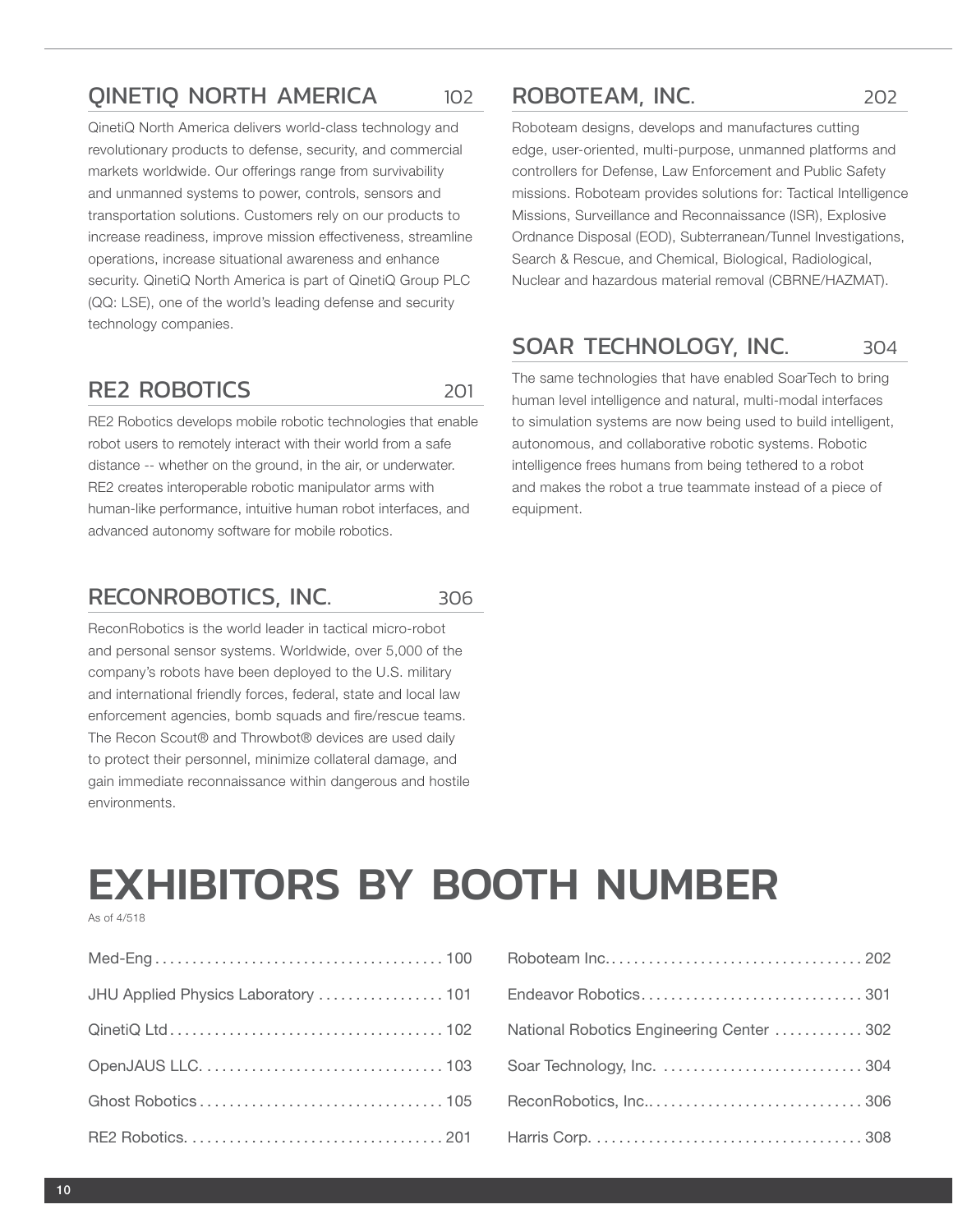

## EXHIBIT HALL FLOOR PLAN



## THANK YOU TO OUR SPONSORS